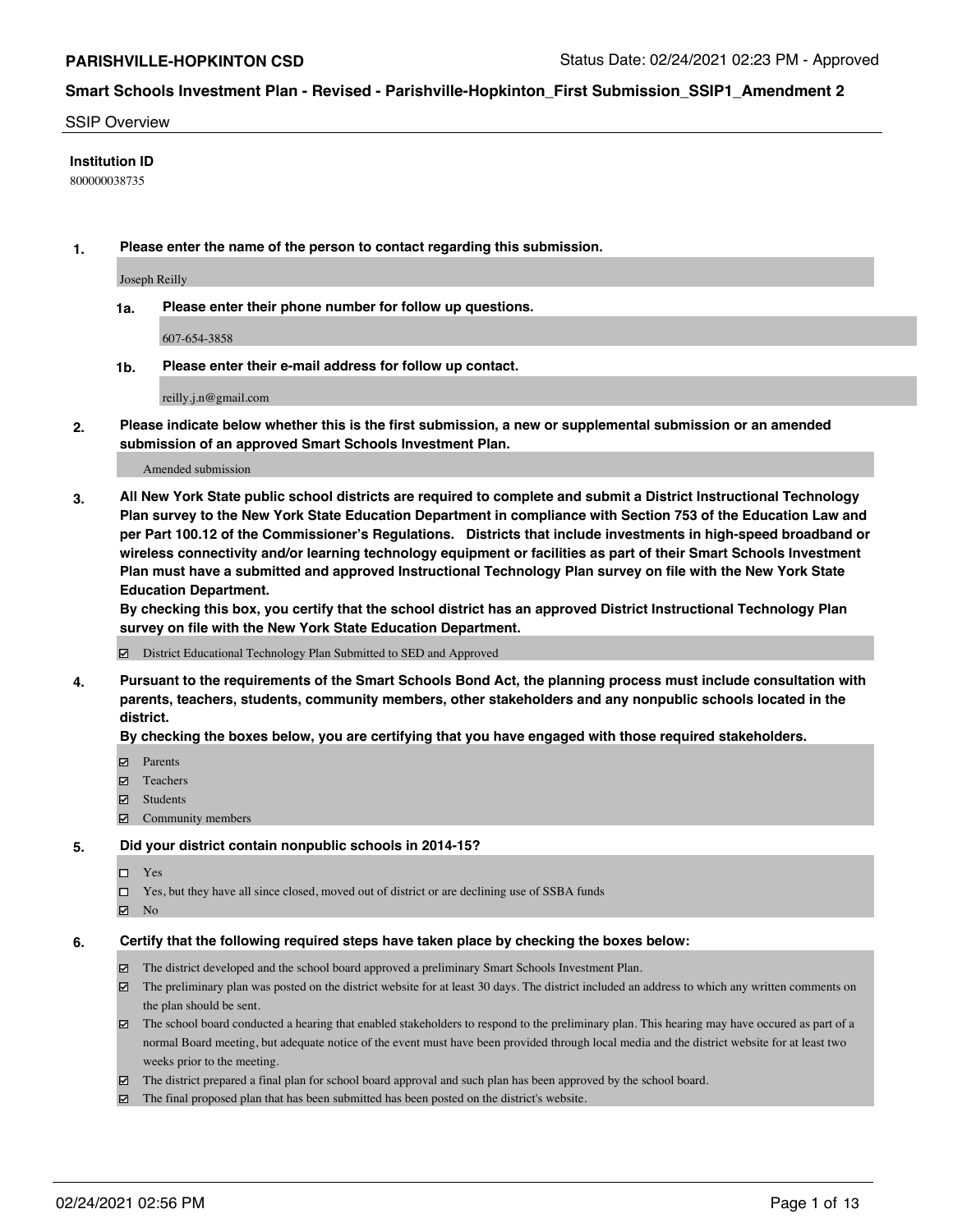SSIP Overview

**6a. Please upload the proposed Smart Schools Investment Plan (SSIP) that was posted on the district's website, along with any supporting materials. Note that this should be different than your recently submitted Educational Technology Survey. The Final SSIP, as approved by the School Board, should also be posted on the website and remain there during the course of the projects contained therein.**

Smart Schools Investment Plan Technology Parishville-Hopkinton Central School District.pdf

**6b. Enter the webpage address where the final Smart Schools Investment Plan is posted. The Plan should remain posted for the life of the included projects.**

https://www.phcsd.org/apps/pages/index.jsp?uREC\_ID=1161794&type=d&pREC\_ID=1415183

**7. Please enter an estimate of the total number of students and staff that will benefit from this Smart Schools Investment Plan based on the cumulative projects submitted to date.**

480

**8. An LEA/School District may partner with one or more other LEA/School Districts to form a consortium to pool Smart Schools Bond Act funds for a project that meets all other Smart School Bond Act requirements. Each school district participating in the consortium will need to file an approved Smart Schools Investment Plan for the project and submit a signed Memorandum of Understanding that sets forth the details of the consortium including the roles of each respective district.**

 $\Box$  The district plans to participate in a consortium to partner with other school district(s) to implement a Smart Schools project.

## **9. Please enter the name and 6-digit SED Code for each LEA/School District participating in the Consortium.**

| Partner LEA/District | <b>ISED BEDS Code</b> |
|----------------------|-----------------------|
| (No Response)        | (No Response)         |

## **10. Please upload a signed Memorandum of Understanding with all of the participating Consortium partners.**

(No Response)

**11. Your district's Smart Schools Bond Act Allocation is:**

\$567,936

#### **12. Final 2014-15 BEDS Enrollment to calculate Nonpublic Sharing Requirement**

|            | Public Enrollment | Nonpublic Enrollment | Total Enrollment | I Nonpublic Percentage |
|------------|-------------------|----------------------|------------------|------------------------|
| Enrollment | 423               |                      | 423.00           | 0.00                   |

**13. This table compares each category budget total, as entered in that category's page, to the total expenditures listed in the category's expenditure table. Any discrepancies between the two must be resolved before submission.**

|                                          | Sub-Allocations | <b>Expenditure Totals</b> | <b>Difference</b> |
|------------------------------------------|-----------------|---------------------------|-------------------|
| <b>School Connectivity</b>               | 179.00          | 179.00                    | 0.00              |
| Connectivity Projects for<br>Communities | 0.00            | 0.00                      | 0.00              |
| Classroom Technology                     | 0.00            | 0.00                      | 0.00              |
| Pre-Kindergarten Classrooms              | 0.00            | 0.00                      | 0.00              |
| Replace Transportable<br>Classrooms      | 0.00            | 0.00                      | 0.00              |
| High-Tech Security Features              | 0.00            | 0.00                      | 0.00              |
| Nonpublic Loan                           | 0.00            | 0.00                      | 0.00              |
| Totals:                                  |                 |                           |                   |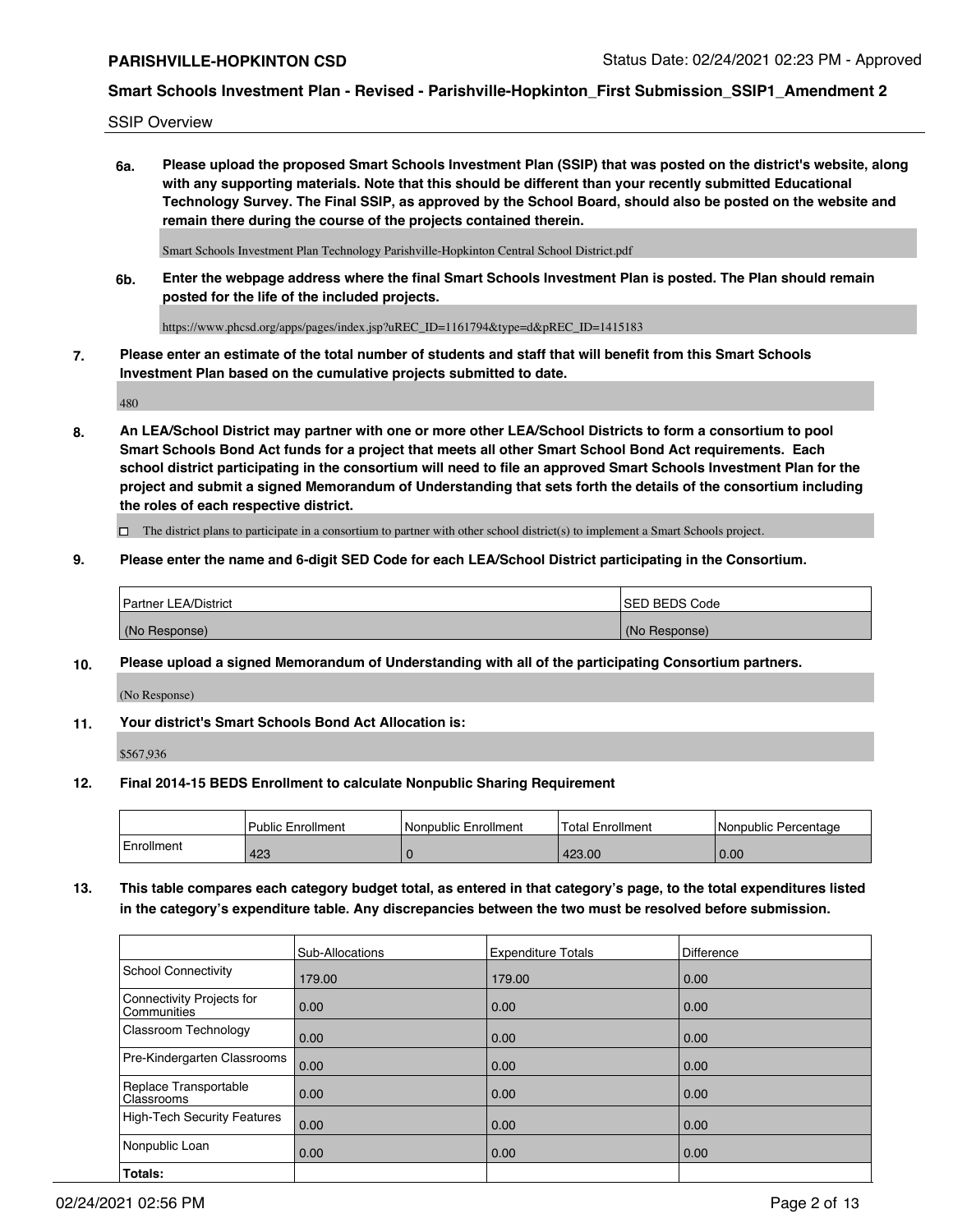SSIP Overview

| Sub-Allo  | Totals             | $\mathbf{r}$ |
|-----------|--------------------|--------------|
| cations   | <i>Expenditure</i> | Difference   |
| 179<br>__ | 179                |              |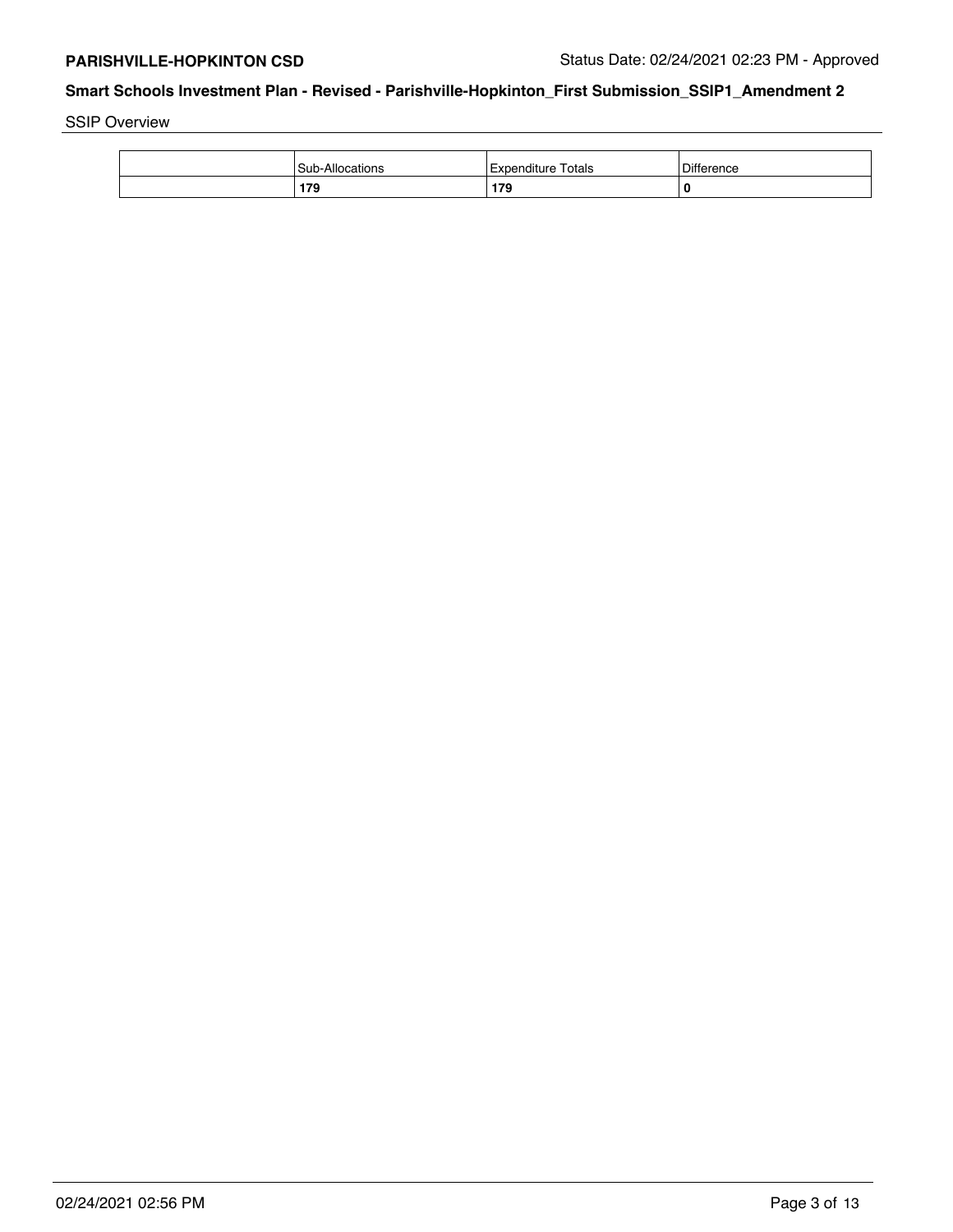School Connectivity

- **1. In order for students and faculty to receive the maximum benefit from the technology made available under the Smart Schools Bond Act, their school buildings must possess sufficient connectivity infrastructure to ensure that devices can be used during the school day. Smart Schools Investment Plans must demonstrate that:**
	- **• sufficient infrastructure that meets the Federal Communications Commission's 100 Mbps per 1,000 students standard currently exists in the buildings where new devices will be deployed, or**
	- **• is a planned use of a portion of Smart Schools Bond Act funds, or**
	- **• is under development through another funding source.**

**Smart Schools Bond Act funds used for technology infrastructure or classroom technology investments must increase the number of school buildings that meet or exceed the minimum speed standard of 100 Mbps per 1,000 students and staff within 12 months. This standard may be met on either a contracted 24/7 firm service or a "burstable" capability. If the standard is met under the burstable criteria, it must be:**

**1. Specifically codified in a service contract with a provider, and**

**2. Guaranteed to be available to all students and devices as needed, particularly during periods of high demand, such as computer-based testing (CBT) periods.**

**Please describe how your district already meets or is planning to meet this standard within 12 months of plan submission.**

(No Response)

**1a. If a district believes that it will be impossible to meet this standard within 12 months, it may apply for a waiver of this requirement, as described on the Smart Schools website. The waiver must be filed and approved by SED prior to submitting this survey.**

 $\Box$  By checking this box, you are certifying that the school district has an approved waiver of this requirement on file with the New York State Education Department.

**2. Connectivity Speed Calculator (Required). If the district currently meets the required speed, enter "Currently Met" in the last box: Expected Date When Required Speed Will be Met.**

|                  | l Number of   | Reauired Speed | Current Speed in | Expected Speed | Expected Date                        |
|------------------|---------------|----------------|------------------|----------------|--------------------------------------|
|                  | Students      | l in Mbps      | l Mbps           | to be Attained | When Required                        |
|                  |               |                |                  |                | Within 12 Months   Speed Will be Met |
| Calculated Speed | (No Response) | 0.00           | (No Response)    | (No Response)  | (No Response)                        |

## **3. Describe how you intend to use Smart Schools Bond Act funds for high-speed broadband and/or wireless connectivity projects in school buildings.**

The district is upgrading components of their network both hard wired and wireless. The goal is a robust network to support one-to-one student learning. The district has identified a couple of locations with less than adequate network access since the original plan.

**4. Describe the linkage between the district's District Instructional Technology Plan and how the proposed projects will improve teaching and learning. (There should be a link between your response to this question and your responses to Question 1 in Section IV - NYSED Initiatives Alignment: "Explain how the district use of instructional technology will serve as a part of a comprehensive and sustained effort to support rigorous academic standards attainment and performance improvement for students."** 

**Your answer should also align with your answers to the questions in Section II - Strategic Technology Planning and the associated Action Steps in Section III - Action Plan.)**

(No Response)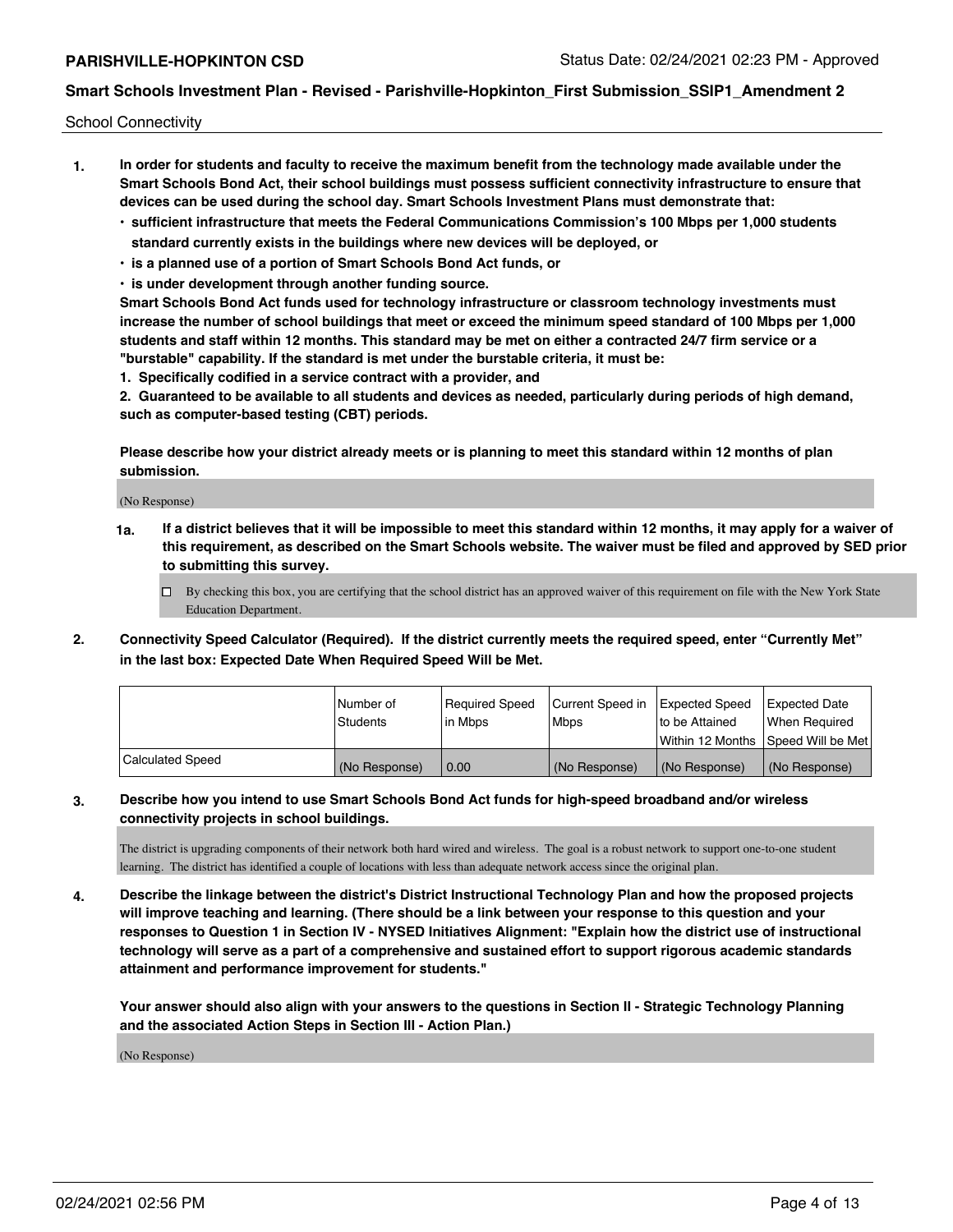School Connectivity

**5. If the district wishes to have students and staff access the Internet from wireless devices within the school building, or in close proximity to it, it must first ensure that it has a robust Wi-Fi network in place that has sufficient bandwidth to meet user demand.**

**Please describe how you have quantified this demand and how you plan to meet this demand.**

(No Response)

**6. Smart Schools plans with any expenditures in the School Connectivity category require a project number from the Office of Facilities Planning. Districts must submit an SSBA LOI and receive project numbers prior to submitting the SSIP. As indicated on the LOI, some projects may be eligible for a streamlined review and will not require a building permit.**

**Please indicate on a separate row each project number given to you by the Office of Facilities Planning.**

| <b>Project Number</b> |  |
|-----------------------|--|
| 51-25-01-04-0-003-024 |  |

**7. Certain high-tech security and connectivity infrastructure projects may be eligible for an expedited review process as determined by the Office of Facilities Planning.**

**Was your project deemed eligible for streamlined review?**

No

**8. Include the name and license number of the architect or engineer of record.**

| Name       | License Number |
|------------|----------------|
| James King | 15925          |

#### **9. Public Expenditures – Loanable (Counts toward the nonpublic loan calculation)**

| Select the allowable expenditure type.      | <b>PUBLIC</b> Items to be | Quantity         | lCost Per Item   | Total Cost |
|---------------------------------------------|---------------------------|------------------|------------------|------------|
| Repeat to add another item under each type. | l Purchased               |                  |                  |            |
| (No Response)                               | (No Response)             | (No<br>Response) | (No<br>Response) | 0.00       |
|                                             |                           | -0               | 0.00             | 1 O        |

## **10. Public Expenditures – Non-Loanable (Does not count toward nonpublic loan calculation)**

| Select the allowable expenditure<br>type. | <b>PUBLIC</b> Items to be purchased        | Quantity | Cost per Item | <b>Total Cost</b> |
|-------------------------------------------|--------------------------------------------|----------|---------------|-------------------|
| Repeat to add another item under          |                                            |          |               |                   |
| each type.                                |                                            |          |               |                   |
| Network/Access Costs                      | wireless access points                     | 40       | 800.00        | 32,000.00         |
| Network/Access Costs                      | 48 port POE switches                       | 2        | 5,000.00      | 10,000.00         |
| Network/Access Costs                      | Air-AP2802I-B-K9 Wireless                  | $-20$    | 213.00        | $-4,260.00$       |
| Network/Access Costs                      | Air-AP2802I-B-K9 Wireless access<br>point  | $-20$    | 715.00        | $-14,300.00$      |
| Connections/Components                    | SFP-H10GBCU2M Erate 70% discount   -2<br>2 |          | 14.00         | $-28.00$          |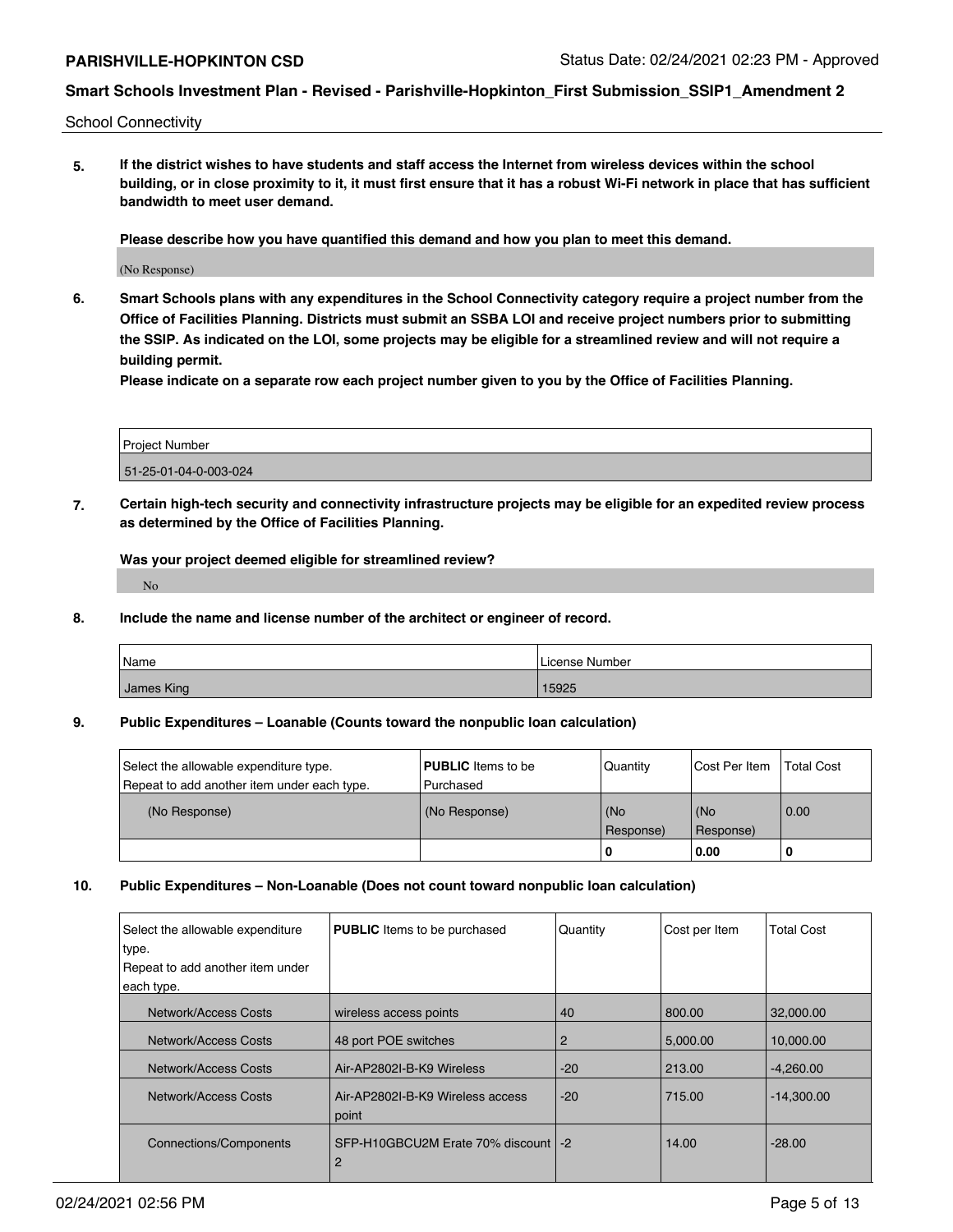School Connectivity

| Select the allowable expenditure | <b>PUBLIC</b> Items to be purchased                                              | Quantity | Cost per Item | <b>Total Cost</b> |
|----------------------------------|----------------------------------------------------------------------------------|----------|---------------|-------------------|
| type.                            |                                                                                  |          |               |                   |
| Repeat to add another item under |                                                                                  |          |               |                   |
| each type.                       |                                                                                  |          |               |                   |
| <b>Connections/Components</b>    | Clsco Updates ad support Required for   -1<br>Switch Purchase Erate 70% Discount |          | 221.00        | $-221.00$         |
| <b>Connections/Components</b>    | Installation of Cat6A Wireless Access<br>Cable                                   | $-40$    | 420.00        | $-16.800.00$      |
| Network/Access Costs             | WS-C2960X-48FPD-L                                                                | $-2$     | 1.106.00      | $-2,212.00$       |
| <b>Professional Services</b>     | <b>Architect Fees</b>                                                            | $-1$     | 4.000.00      | $-4.000.00$       |
|                                  |                                                                                  | -44      | 12,489.00     | 179               |

# **11. Final 2014-15 BEDS Enrollment to calculate Nonpublic Sharing Requirement (no changes allowed.)**

|            | <b>Public Enrollment</b> | Nonpublic Enrollment | <b>Total Enrollment</b> | l Nonpublic Percentage |
|------------|--------------------------|----------------------|-------------------------|------------------------|
| Enrollment | 423                      |                      | 423.00                  | 0.00                   |

## **12. Total Public Budget - Loanable (Counts toward the nonpublic loan calculation)**

|                                                 | l Public Allocations | Estimated Nonpublic Loan<br>Amount | <b>Estimated Total Sub-Allocations</b> |
|-------------------------------------------------|----------------------|------------------------------------|----------------------------------------|
| Network/Access Costs                            | (No Response)        | 0.00                               | 0.00                                   |
| School Internal Connections and  <br>Components | (No Response)        | 0.00                               | 0.00                                   |
| Other                                           | (No Response)        | 0.00                               | 0.00                                   |
| Totals:                                         | 0.00                 |                                    | 0                                      |

# **13. Total Public Budget – Non-Loanable (Does not count toward the nonpublic loan calculation)**

|                                            | Sub-<br>Allocation |
|--------------------------------------------|--------------------|
| Network/Access Costs                       | 21,228.00          |
| <b>Outside Plant Costs</b>                 | 0.00               |
| School Internal Connections and Components | $-17,049.00$       |
| Professional Services                      | $-4,000.00$        |
| Testing                                    | 0.00               |
| <b>Other Upfront Costs</b>                 | 0.00               |
| <b>Other Costs</b>                         | 0.00               |
| Totals:                                    | 179.00             |

# **14. School Connectivity Totals**

|                          | Total Sub-Allocations |
|--------------------------|-----------------------|
| Total Loanable Items     | 0.00                  |
| Total Non-Ioanable Items | 179.00                |
| Totals:                  | 179                   |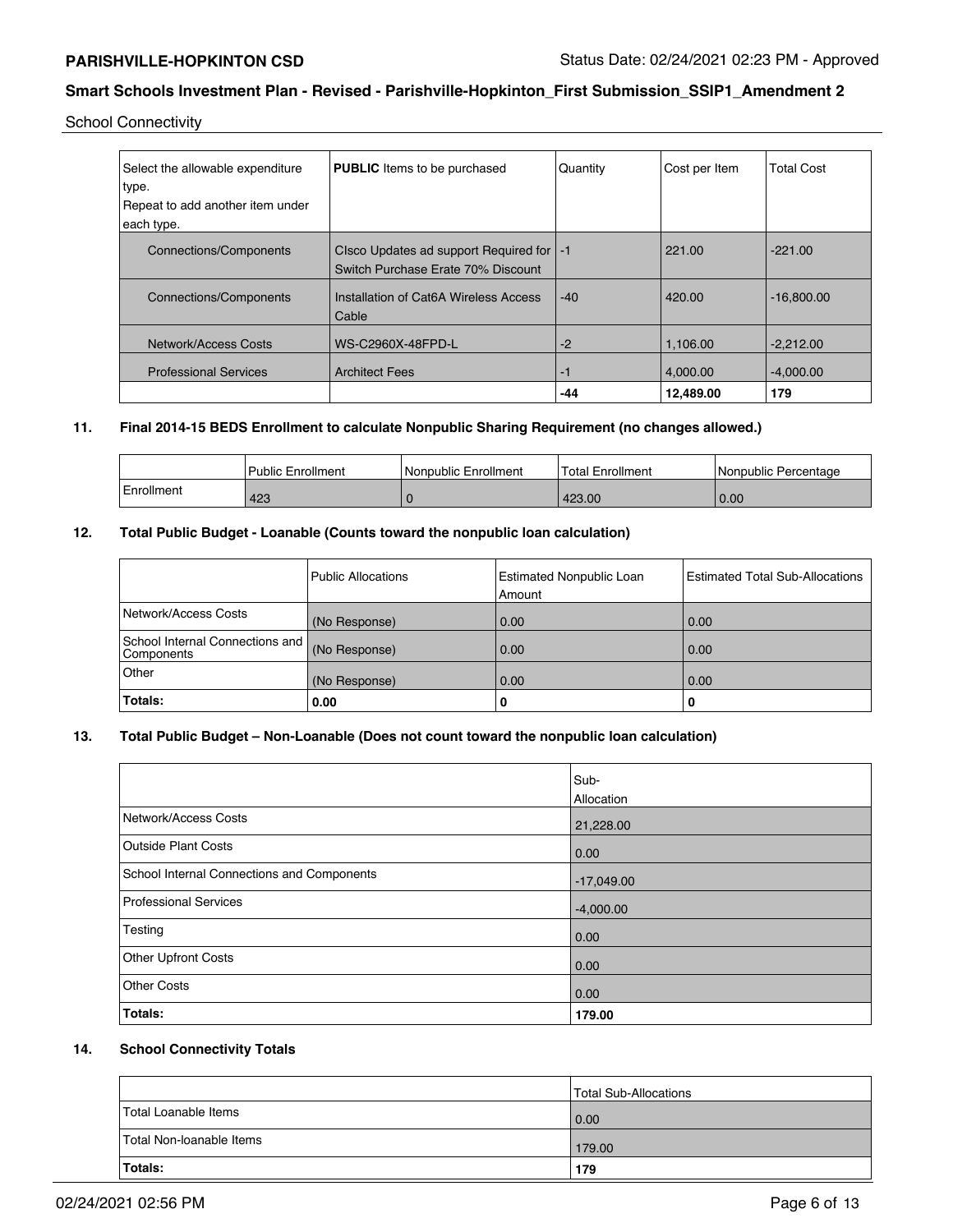Community Connectivity (Broadband and Wireless)

**1. Describe how you intend to use Smart Schools Bond Act funds for high-speed broadband and/or wireless connectivity projects in the community.**

(No Response)

**2. Please describe how the proposed project(s) will promote student achievement and increase student and/or staff access to the Internet in a manner that enhances student learning and/or instruction outside of the school day and/or school building.**

(No Response)

**3. Community connectivity projects must comply with all the necessary local building codes and regulations (building and related permits are not required prior to plan submission).**

 $\Box$  I certify that we will comply with all the necessary local building codes and regulations.

**4. Please describe the physical location of the proposed investment.**

(No Response)

**5. Please provide the initial list of partners participating in the Community Connectivity Broadband Project, along with their Federal Tax Identification (Employer Identification) number.**

| <b>Project Partners</b> | l Federal ID # |
|-------------------------|----------------|
| (No Response)           | (No Response)  |

**6. Please detail the type, quantity, per unit cost and total cost of the eligible items under each sub-category.**

| Select the allowable expenditure | Item to be purchased | Quantity      | Cost per Item | <b>Total Cost</b> |
|----------------------------------|----------------------|---------------|---------------|-------------------|
| type.                            |                      |               |               |                   |
| Repeat to add another item under |                      |               |               |                   |
| each type.                       |                      |               |               |                   |
| (No Response)                    | (No Response)        | (No Response) | (No Response) | 0.00              |
|                                  |                      | o             | 0.00          | 0                 |

**7. If you are submitting an allocation for Community Connectivity, complete this table.**

**Note that the calculated Total at the bottom of the table must equal the Total allocation for this category that you entered in the SSIP Overview overall budget.**

|                                    | Sub-Allocation |
|------------------------------------|----------------|
| Network/Access Costs               | (No Response)  |
| Outside Plant Costs                | (No Response)  |
| <b>Tower Costs</b>                 | (No Response)  |
| <b>Customer Premises Equipment</b> | (No Response)  |
| <b>Professional Services</b>       | (No Response)  |
| Testing                            | (No Response)  |
| <b>Other Upfront Costs</b>         | (No Response)  |
| <b>Other Costs</b>                 | (No Response)  |
| Totals:                            | 0.00           |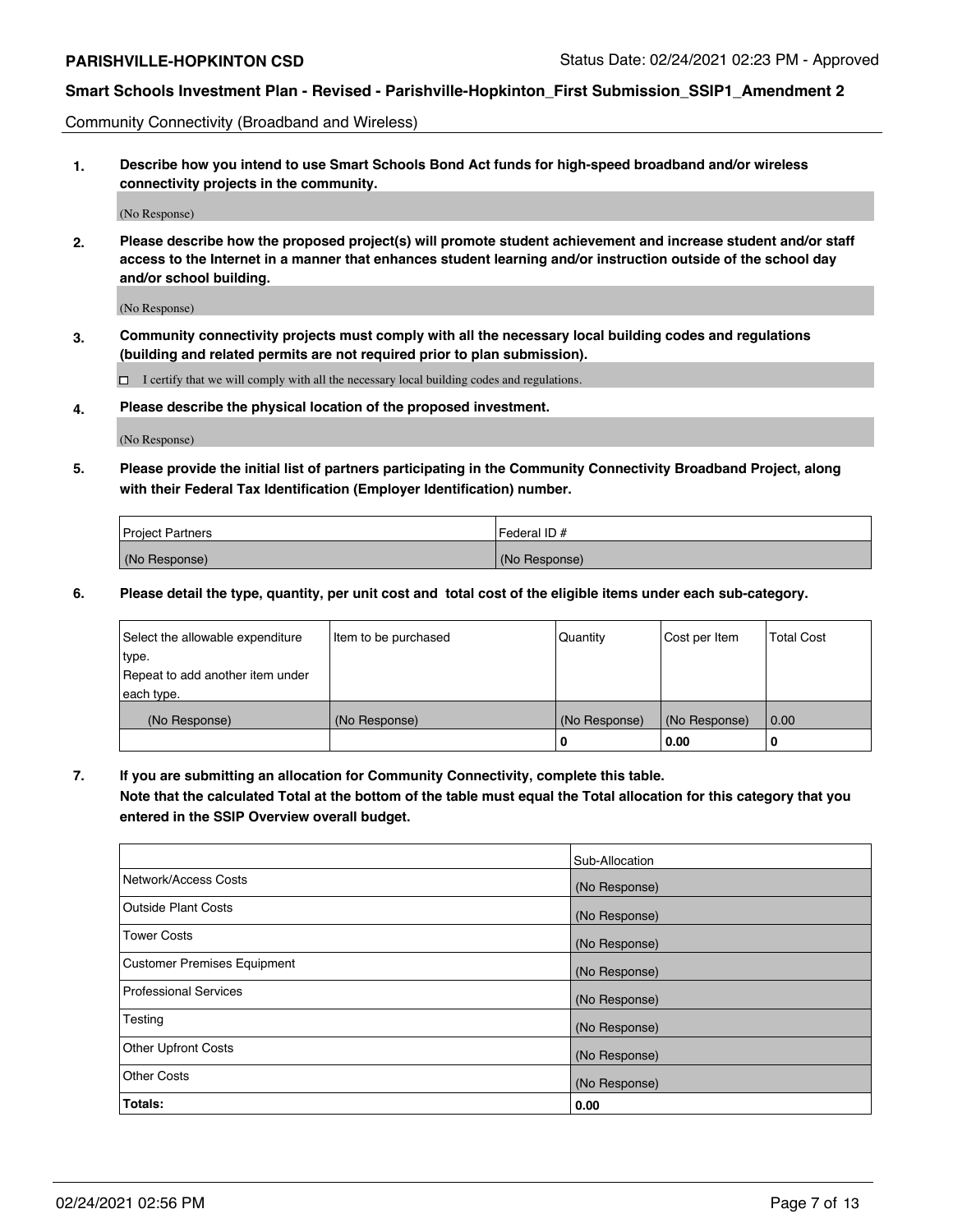#### Classroom Learning Technology

**1. In order for students and faculty to receive the maximum benefit from the technology made available under the Smart Schools Bond Act, their school buildings must possess sufficient connectivity infrastructure to ensure that devices can be used during the school day. Smart Schools Investment Plans must demonstrate that sufficient infrastructure that meets the Federal Communications Commission's 100 Mbps per 1,000 students standard currently exists in the buildings where new devices will be deployed, or is a planned use of a portion of Smart Schools Bond Act funds, or is under development through another funding source. Smart Schools Bond Act funds used for technology infrastructure or classroom technology investments must increase the number of school buildings that meet or exceed the minimum speed standard of 100 Mbps per 1,000 students and staff within 12 months. This standard may be met on either a contracted 24/7 firm service or a "burstable" capability. If the standard is met under the burstable criteria, it must be:**

**1. Specifically codified in a service contract with a provider, and**

**2. Guaranteed to be available to all students and devices as needed, particularly during periods of high demand, such as computer-based testing (CBT) periods.**

**Please describe how your district already meets or is planning to meet this standard within 12 months of plan submission.**

(No Response)

- **1a. If a district believes that it will be impossible to meet this standard within 12 months, it may apply for a waiver of this requirement, as described on the Smart Schools website. The waiver must be filed and approved by SED prior to submitting this survey.**
	- By checking this box, you are certifying that the school district has an approved waiver of this requirement on file with the New York State Education Department.
- **2. Connectivity Speed Calculator (Required). If the district currently meets the required speed, enter "Currently Met" in the last box: Expected Date When Required Speed Will be Met.**

|                  | l Number of   | Required Speed | Current Speed in | <b>Expected Speed</b> | <b>Expected Date</b>                |
|------------------|---------------|----------------|------------------|-----------------------|-------------------------------------|
|                  | Students      | l in Mbps      | l Mbps           | to be Attained        | When Required                       |
|                  |               |                |                  |                       | Within 12 Months  Speed Will be Met |
| Calculated Speed | (No Response) | 0.00           | (No Response)    | (No Response)         | (No Response)                       |

**3. If the district wishes to have students and staff access the Internet from wireless devices within the school building, or in close proximity to it, it must first ensure that it has a robust Wi-Fi network in place that has sufficient bandwidth to meet user demand.**

**Please describe how you have quantified this demand and how you plan to meet this demand.**

(No Response)

**4. All New York State public school districts are required to complete and submit an Instructional Technology Plan survey to the New York State Education Department in compliance with Section 753 of the Education Law and per Part 100.12 of the Commissioner's Regulations.**

**Districts that include educational technology purchases as part of their Smart Schools Investment Plan must have a submitted and approved Instructional Technology Plan survey on file with the New York State Education Department.**

- By checking this box, you are certifying that the school district has an approved Instructional Technology Plan survey on file with the New York State Education Department.
- **5. Describe the devices you intend to purchase and their compatibility with existing or planned platforms or systems. Specifically address the adequacy of each facility's electrical, HVAC and other infrastructure necessary to install and support the operation of the planned technology.**

(No Response)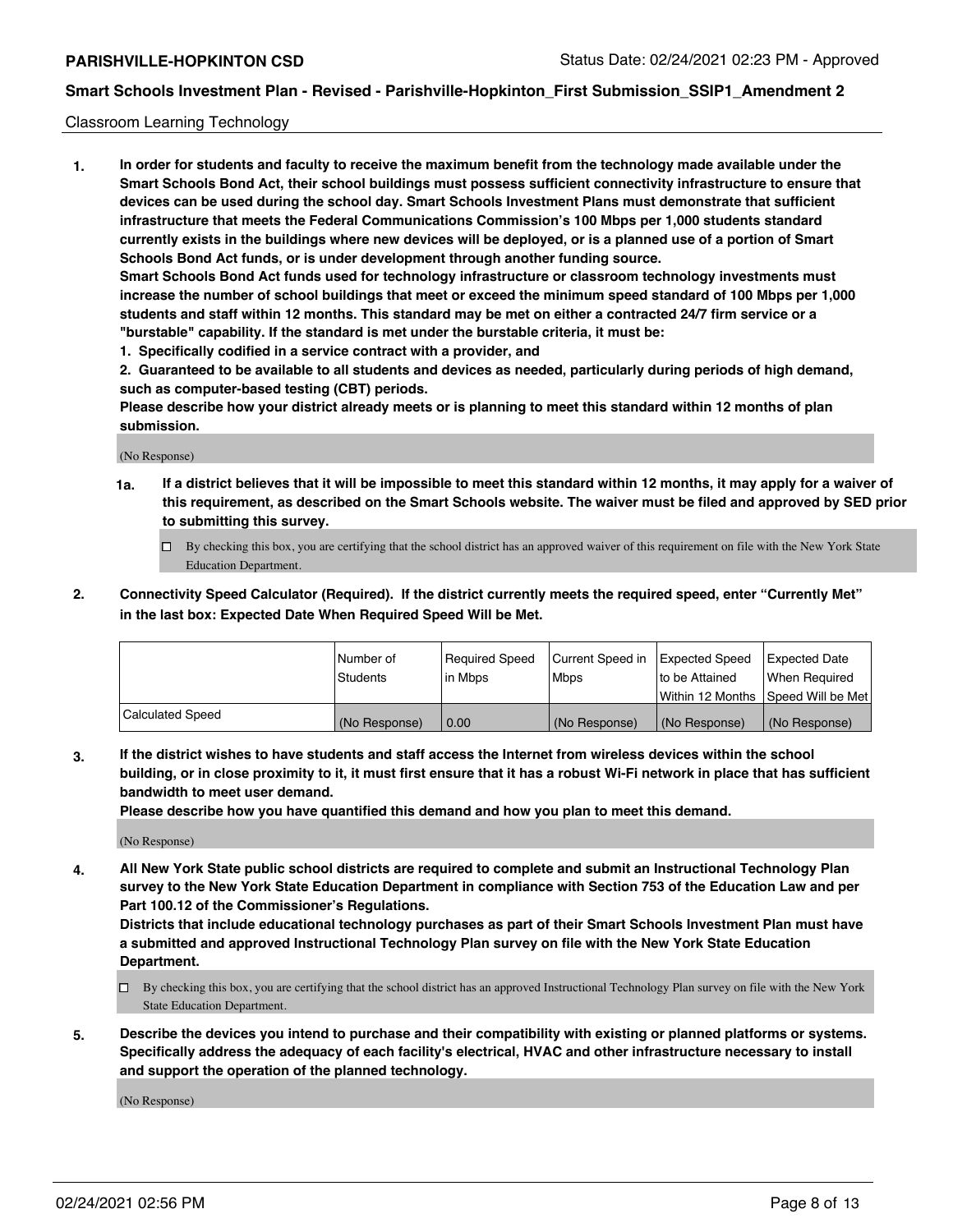#### Classroom Learning Technology

- **6. Describe how the proposed technology purchases will:**
	- **> enhance differentiated instruction;**
	- **> expand student learning inside and outside the classroom;**
	- **> benefit students with disabilities and English language learners; and**
	- **> contribute to the reduction of other learning gaps that have been identified within the district.**

**The expectation is that districts will place a priority on addressing the needs of students who struggle to succeed in a rigorous curriculum. Responses in this section should specifically address this concern and align with the district's Instructional Technology Plan (in particular Question 2 of E. Curriculum and Instruction: "Does the district's instructional technology plan address the needs of students with disabilities to ensure equitable access to instruction, materials and assessments?" and Question 3 of the same section: "Does the district's instructional technology plan address the provision of assistive technology specifically for students with disabilities to ensure access to and participation in the general curriculum?")**

**In addition, describe how the district ensures equitable access to instruction, materials and assessments and participation in the general curriculum for both SWD and English Language Learners/Multilingual Learners (ELL/MLL) students.**

(No Response)

**7. Where appropriate, describe how the proposed technology purchases will enhance ongoing communication with parents and other stakeholders and help the district facilitate technology-based regional partnerships, including distance learning and other efforts.**

(No Response)

**8. Describe the district's plan to provide professional development to ensure that administrators, teachers and staff can employ the technology purchased to enhance instruction successfully.**

**Note: This response should be aligned and expanded upon in accordance with your district's response to Question 1 of F. Professional Development of your Instructional Technology Plan: "Please provide a summary of professional development offered to teachers and staff, for the time period covered by this plan, to support technology to enhance teaching and learning. Please include topics, audience and method of delivery within your summary."**

(No Response)

- **9. Districts must contact one of the SUNY/CUNY teacher preparation programs listed on the document on the left side of the page that supplies the largest number of the district's new teachers to request advice on innovative uses and best practices at the intersection of pedagogy and educational technology.**
	- By checking this box, you certify that you have contacted the SUNY/CUNY teacher preparation program that supplies the largest number of your new teachers to request advice on these issues.
	- **9a. Please enter the name of the SUNY or CUNY Institution that you contacted.**

(No Response)

**9b. Enter the primary Institution phone number.**

(No Response)

**9c. Enter the name of the contact person with whom you consulted and/or will be collaborating with on innovative uses of technology and best practices.**

(No Response)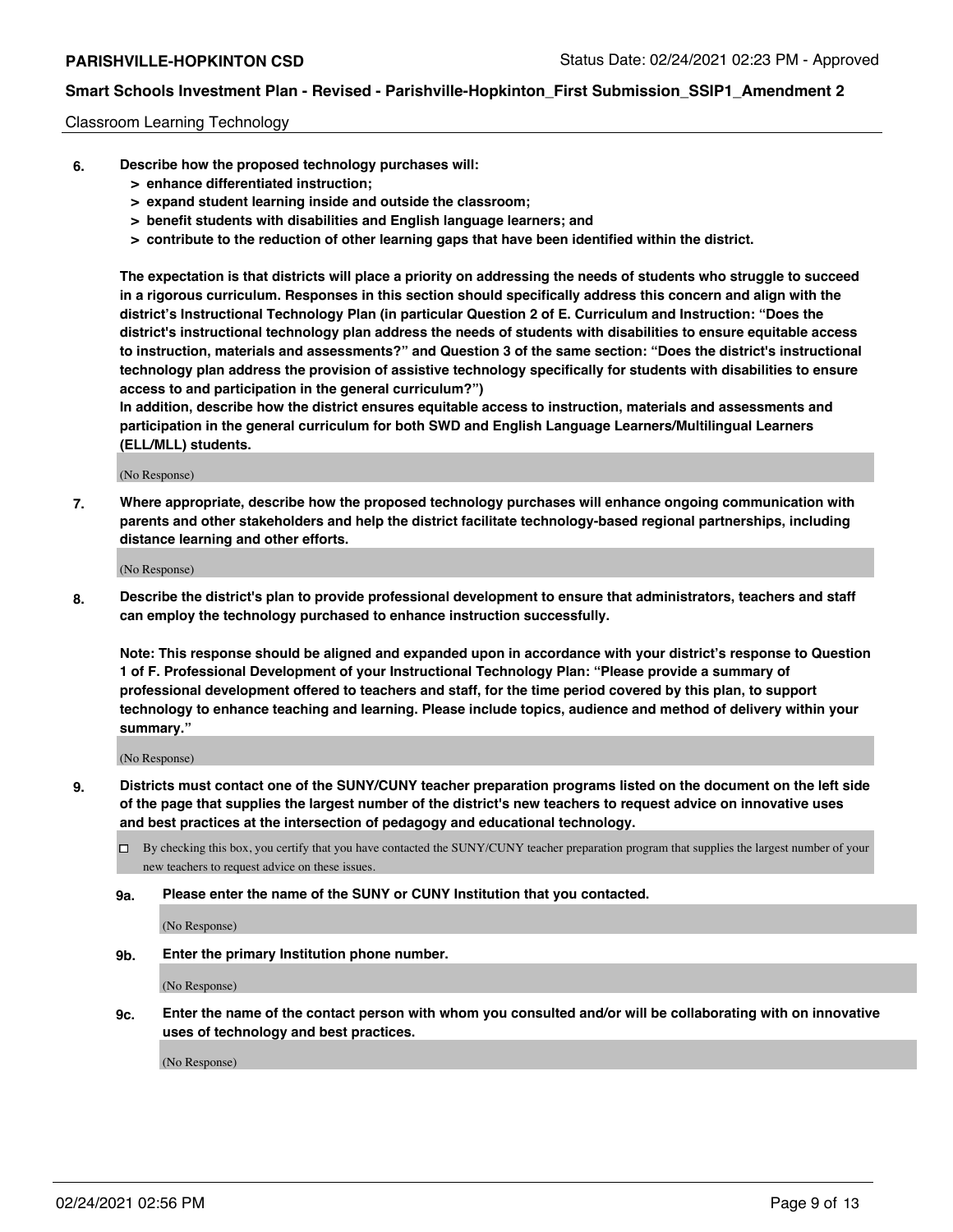#### Classroom Learning Technology

**10. To ensure the sustainability of technology purchases made with Smart Schools funds, districts must demonstrate a long-term plan to maintain and replace technology purchases supported by Smart Schools Bond Act funds. This sustainability plan shall demonstrate a district's capacity to support recurring costs of use that are ineligible for Smart Schools Bond Act funding such as device maintenance, technical support, Internet and wireless fees, maintenance of hotspots, staff professional development, building maintenance and the replacement of incidental items. Further, such a sustainability plan shall include a long-term plan for the replacement of purchased devices and equipment at the end of their useful life with other funding sources.**

 $\square$  By checking this box, you certify that the district has a sustainability plan as described above.

**11. Districts must ensure that devices purchased with Smart Schools Bond funds will be distributed, prepared for use, maintained and supported appropriately. Districts must maintain detailed device inventories in accordance with generally accepted accounting principles.**

By checking this box, you certify that the district has a distribution and inventory management plan and system in place.

#### **12. Please detail the type, quantity, per unit cost and total cost of the eligible items under each sub-category.**

| Select the allowable expenditure<br>type.<br>Repeat to add another item under<br>each type. | Item to be Purchased | Quantity           | Cost per Item         | <b>Total Cost</b> |
|---------------------------------------------------------------------------------------------|----------------------|--------------------|-----------------------|-------------------|
| (No Response)                                                                               | (No Response)        | (No Response)<br>0 | (No Response)<br>0.00 | 0.00              |

#### **13. Final 2014-15 BEDS Enrollment to calculate Nonpublic Sharing Requirement (no changes allowed.)**

|            | <b>Public Enrollment</b> | Nonpublic Enrollment | <b>Total Enrollment</b> | Nonpublic<br>l Percentage |
|------------|--------------------------|----------------------|-------------------------|---------------------------|
| Enrollment | 423                      |                      | 423.00                  | 0.00                      |

### **14. If you are submitting an allocation for Classroom Learning Technology complete this table.**

|                          | Public School Sub-Allocation | <b>Estimated Nonpublic Loan</b><br>Amount<br>(Based on Percentage Above) | <b>Estimated Total Public and</b><br>Nonpublic Sub-Allocation |
|--------------------------|------------------------------|--------------------------------------------------------------------------|---------------------------------------------------------------|
| Interactive Whiteboards  | (No Response)                | 0.00                                                                     | 0.00                                                          |
| <b>Computer Servers</b>  | (No Response)                | 0.00                                                                     | 0.00                                                          |
| <b>Desktop Computers</b> | (No Response)                | 0.00                                                                     | 0.00                                                          |
| <b>Laptop Computers</b>  | (No Response)                | 0.00                                                                     | 0.00                                                          |
| <b>Tablet Computers</b>  | (No Response)                | 0.00                                                                     | 0.00                                                          |
| <b>Other Costs</b>       | (No Response)                | 0.00                                                                     | 0.00                                                          |
| Totals:                  | 0.00                         | 0                                                                        | 0                                                             |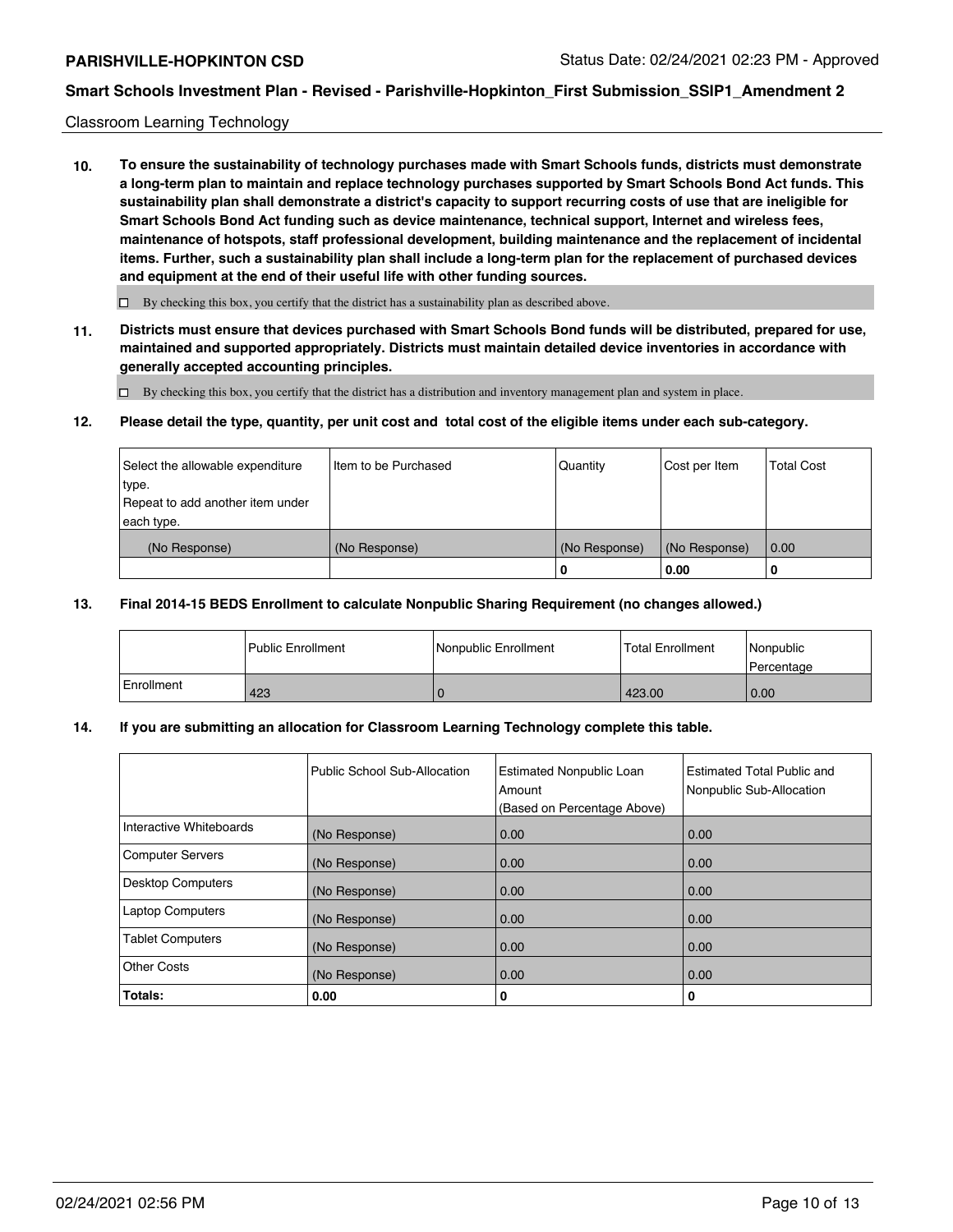### Pre-Kindergarten Classrooms

**1. Provide information regarding how and where the district is currently serving pre-kindergarten students and justify the need for additional space with enrollment projections over 3 years.**

(No Response)

- **2. Describe the district's plan to construct, enhance or modernize education facilities to accommodate prekindergarten programs. Such plans must include:**
	- **Specific descriptions of what the district intends to do to each space;**
	- **An affirmation that new pre-kindergarten classrooms will contain a minimum of 900 square feet per classroom;**
	- **The number of classrooms involved;**
	- **The approximate construction costs per classroom; and**
	- **Confirmation that the space is district-owned or has a long-term lease that exceeds the probable useful life of the improvements.**

(No Response)

**3. Smart Schools Bond Act funds may only be used for capital construction costs. Describe the type and amount of additional funds that will be required to support ineligible ongoing costs (e.g. instruction, supplies) associated with any additional pre-kindergarten classrooms that the district plans to add.**

(No Response)

**4. All plans and specifications for the erection, repair, enlargement or remodeling of school buildings in any public school district in the State must be reviewed and approved by the Commissioner. Districts that plan capital projects using their Smart Schools Bond Act funds will undergo a Preliminary Review Process by the Office of Facilities Planning.**

**Please indicate on a separate row each project number given to you by the Office of Facilities Planning.**

| Project Number |  |
|----------------|--|
| (No Response)  |  |
|                |  |

**5. Please detail the type, quantity, per unit cost and total cost of the eligible items under each sub-category.**

| Select the allowable expenditure | Item to be purchased | Quantity      | Cost per Item | <b>Total Cost</b> |
|----------------------------------|----------------------|---------------|---------------|-------------------|
| type.                            |                      |               |               |                   |
| Repeat to add another item under |                      |               |               |                   |
| each type.                       |                      |               |               |                   |
| (No Response)                    | (No Response)        | (No Response) | (No Response) | 0.00              |
|                                  |                      | υ             | 0.00          |                   |

**6. If you have made an allocation for Pre-Kindergarten Classrooms, complete this table. Note that the calculated Total at the bottom of the table must equal the Total allocation for this category that you entered in the SSIP Overview overall budget.**

|                                          | Sub-Allocation |
|------------------------------------------|----------------|
| Construct Pre-K Classrooms               | (No Response)  |
| Enhance/Modernize Educational Facilities | (No Response)  |
| <b>Other Costs</b>                       | (No Response)  |
| Totals:                                  | 0.00           |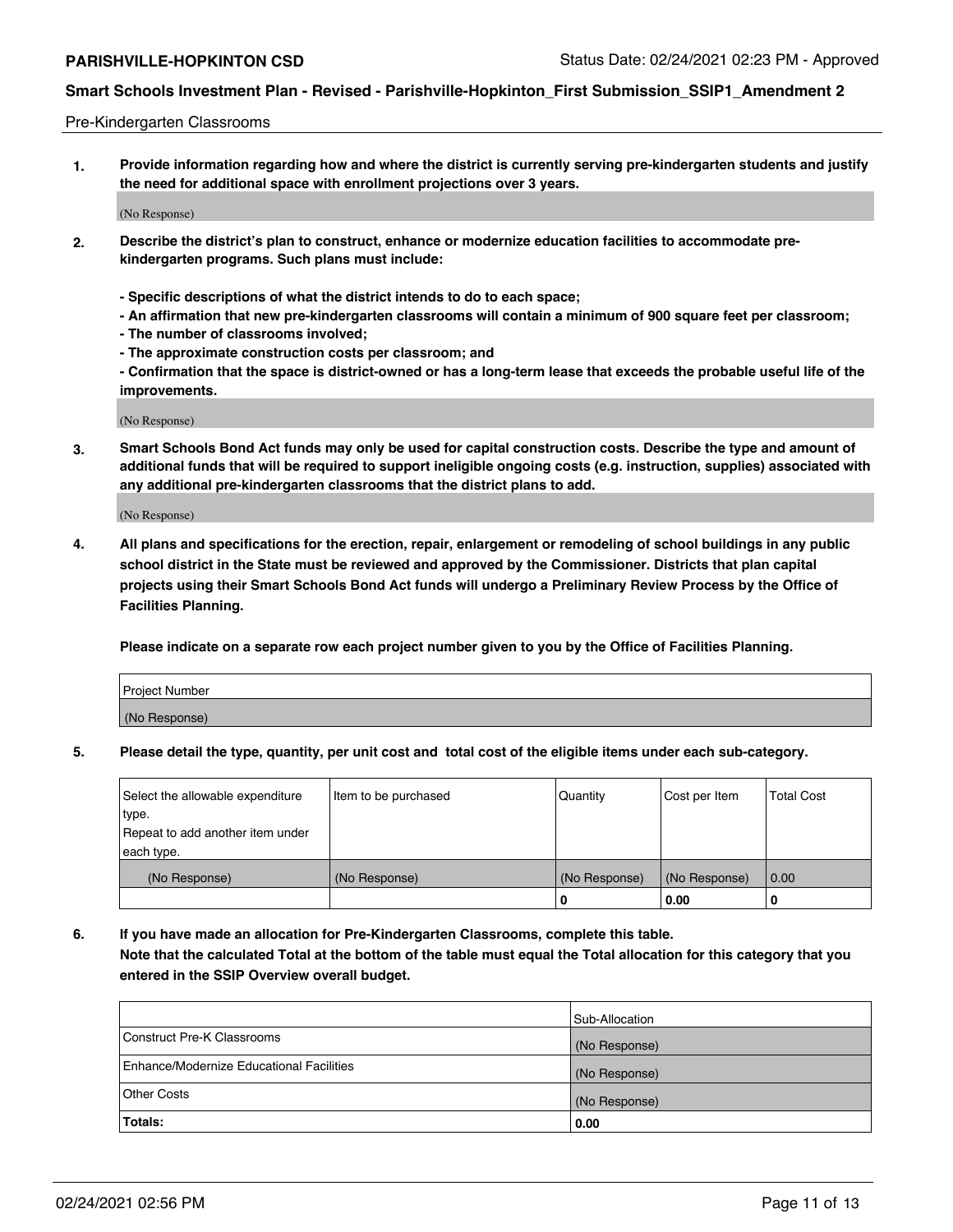Replace Transportable Classrooms

**1. Describe the district's plan to construct, enhance or modernize education facilities to provide high-quality instructional space by replacing transportable classrooms.**

(No Response)

**2. All plans and specifications for the erection, repair, enlargement or remodeling of school buildings in any public school district in the State must be reviewed and approved by the Commissioner. Districts that plan capital projects using their Smart Schools Bond Act funds will undergo a Preliminary Review Process by the Office of Facilities Planning.**

**Please indicate on a separate row each project number given to you by the Office of Facilities Planning.**

| Project Number |  |
|----------------|--|
|                |  |
|                |  |
| (No Response)  |  |
|                |  |

**3. For large projects that seek to blend Smart Schools Bond Act dollars with other funds, please note that Smart Schools Bond Act funds can be allocated on a pro rata basis depending on the number of new classrooms built that directly replace transportable classroom units.**

**If a district seeks to blend Smart Schools Bond Act dollars with other funds describe below what other funds are being used and what portion of the money will be Smart Schools Bond Act funds.**

(No Response)

**4. Please detail the type, quantity, per unit cost and total cost of the eligible items under each sub-category.**

| Select the allowable expenditure | Item to be purchased | Quantity      | Cost per Item | <b>Total Cost</b> |
|----------------------------------|----------------------|---------------|---------------|-------------------|
| ∣type.                           |                      |               |               |                   |
| Repeat to add another item under |                      |               |               |                   |
| each type.                       |                      |               |               |                   |
| (No Response)                    | (No Response)        | (No Response) | (No Response) | 0.00              |
|                                  |                      | u             | 0.00          | -0                |

**5. If you have made an allocation for Replace Transportable Classrooms, complete this table. Note that the calculated Total at the bottom of the table must equal the Total allocation for this category that you entered in the SSIP Overview overall budget.**

|                                                | Sub-Allocation |
|------------------------------------------------|----------------|
| Construct New Instructional Space              | (No Response)  |
| Enhance/Modernize Existing Instructional Space | (No Response)  |
| Other Costs                                    | (No Response)  |
| Totals:                                        | 0.00           |